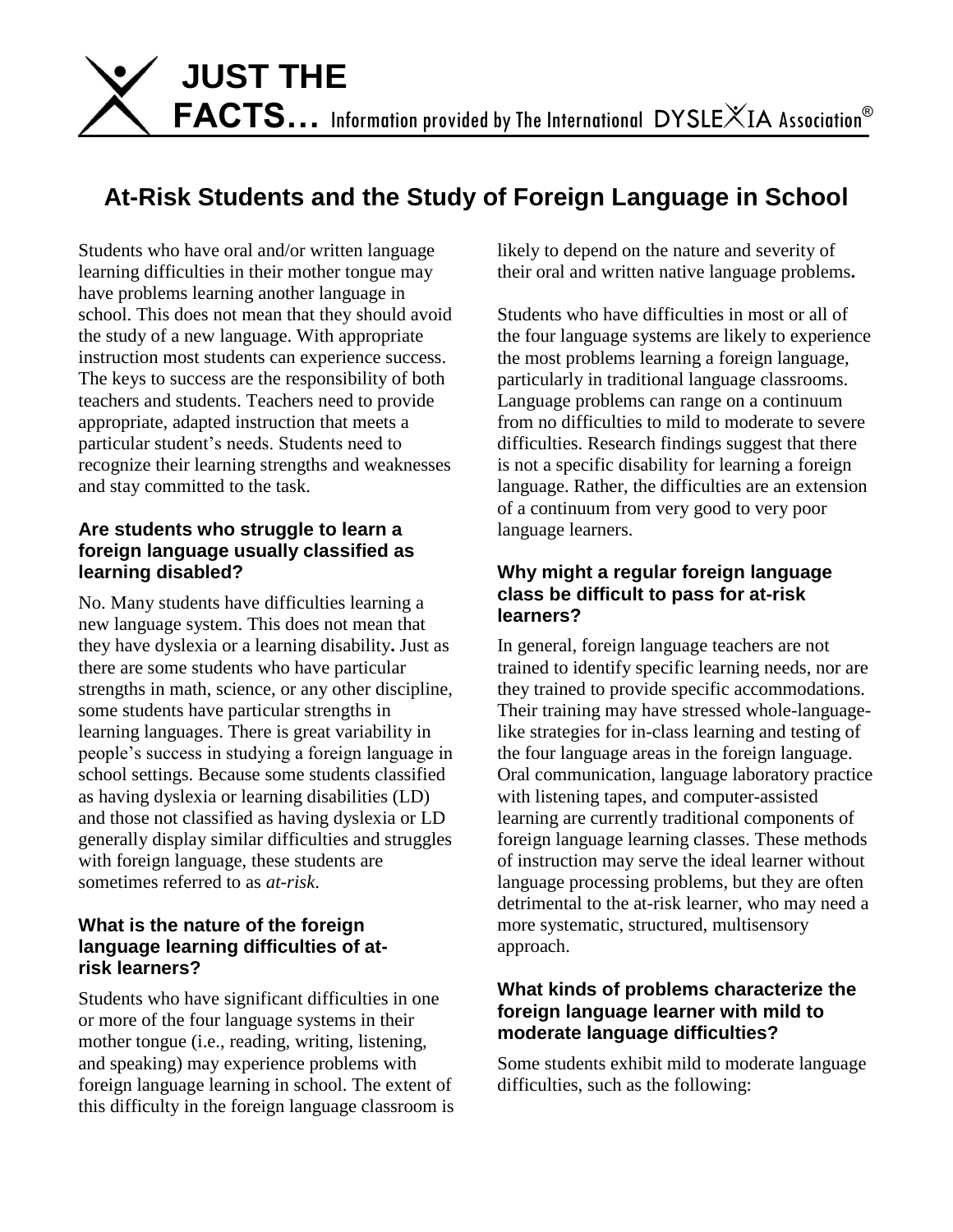- $\bullet$  keeping up with the class
- being unable to respond immediately when called upon spontaneously for a response
- spending more time on foreign language study than other school subjects
- knowing how to study a particular foreign language concept, such as learning new vocabulary or analyzing a grammar or pronunciation rule
- comprehending spoken language, especially when it is spoken quickly
- understanding a language concept and applying it correctly in specific testing situations
- understanding directions when they are given in the foreign language
- producing spelling errors in writing

## **What additional kinds of problems characterize the foreign language learner with severe language difficulties?**

Students who exhibit severe language difficulties also may have problems with the following:

- learning and remembering the sounds or phonemes of the new language, especially those sounds or phonemes that have little or no resemblance to the native language
- repeating sounds, words, phrases or sentences that are provided by the teacher or through an audiotape or computer
- breaking down words of more than one syllable, such as words with prefixes and suffixes, or compound words
- reading and spelling multisyllabic words
- recognizing common spelling patterns across words
- understanding and applying grammatical rules, such as forming plurals and possessives and using proper word order, especially when these rules are different from the native language
- comprehending spoken language even when it is spoken slowly

• hearing a word and then recognizing it as the same word in writing

#### **What might the foreign language teacher do to assist students with mild to moderate foreign language learning difficulties?**

A systematic multisensory structured language (MSL) approach that benefits students who struggle to learn to read and spell in their native language also benefits students who have difficulties learning a foreign language. The following recommendations are based on the key principles of the multisensory approach:

- Provide opportunities for students to practice and review a concept frequently (*repetitive principle*).
- Teach language concepts in a logical progression and help students to categorize concepts; also organize these language concepts from simple to complex (*structured, sequential principles*).
- Build on what students already know, and make the connection between the known and the new information explicit (*cumulative principle*).
- Systematically and explicitly teach the phonemes or speech sounds of the foreign language.
- Directly teach students the sounds of the letters in the foreign language and the letter(s) the sounds represent (*alphabetic/phonetic principle*).
- Show students how to think about a language concept to be learned and ask them to explain the concept in their own words; examples include rules for applying word endings, appropriate word order, and subject/verb agreement (*metacognitive principle*)
- Model for students the way to break apart words while reading, especially words with more than one syllable (*analysis principle*).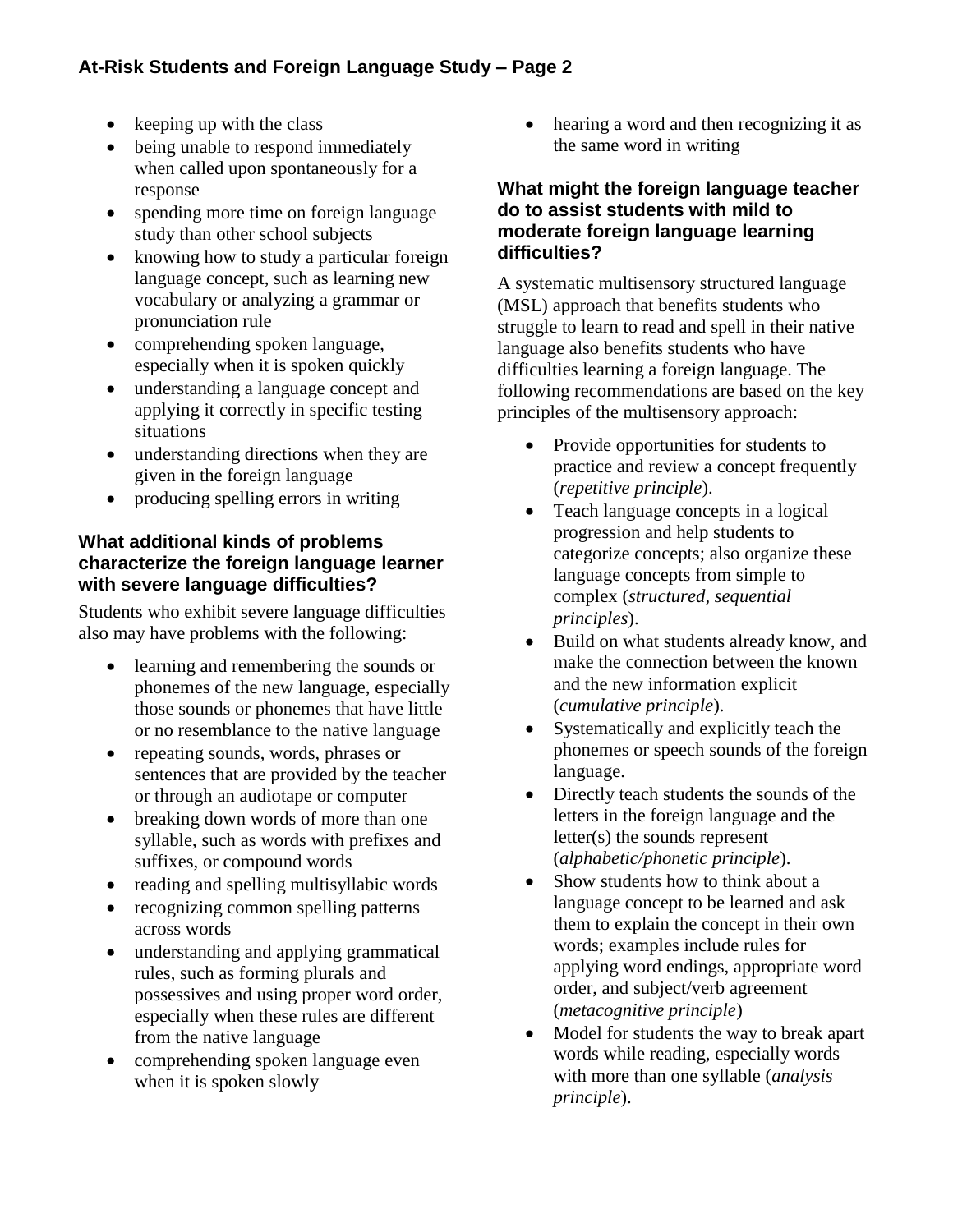# **At-Risk Students and Foreign Language Study – Page 3**

• Model for students the way to put parts of words back together for spelling (*synthetic principle*).

#### **What additional adaptations might the teacher make that will benefit the student with severe language learning difficulties?**

Additional ways to enhance foreign language learning success include the following:

- When teaching new sounds or phonemes and symbols, teach only one or two at a time. Emphasize how to use mouth movements to produce clear pronunciations. After pronouncing the sound, have students simultaneously trace, say, and repeat the sound pattern. Repeated, explicit modeling is key, as is clarifying for students the difference between the native and the foreign language pronunciation of the same letter pattern.
- Conduct a task analysis of the concept to be learned. Break the concept into small working steps that are often considerably more detailed than a typical textbook presentation of the steps. Model for students how to think through the concept step by step. It sometimes helps to present a memorization/recall device, such as a song, mnemonic device, or color-coding (which works well with rules for word endings).
- Use several learning channels simultaneously (listening, speaking, reading, and writing) to teach a language concept.
- Use simple visual aids, such as picture clues, whenever possible.
- Provide structured overviews (study guides, summary sheets, and graphic representations) of the material covered.
- Provide guided pair work activities to practice and reinforce a concept, pairing a strong student with a weaker student.
- Use color coding for gender, verb/noun agreement, and other matching principles in the foreign language to highlight a concept.
- Use devices to remember a concept, such as songs with specified grammatical sentence structures, special rhythms, and words in the native language that sound like the word in the foreign language.
- Explicitly model study and test-taking strategies.
- Avoid gap-filling exercises, such as vocabulary or grammar worksheets, unless choices of answers are provided.
- Take time to explain how to read grammatical charts in foreign language textbooks.
- Provide sufficient time during tests to accommodate students with slow language processing skills.

## **Do students with foreign language learning difficulties have to study a foreign language in school?**

The study of a foreign language is becoming increasingly important in our global economy and multilingual society. Many at-risk students can benefit from the study of a foreign language in the appropriate learning environment.

Unfortunately, such an environment may not be available. In some high schools, colleges, and universities in the United States, another option is to substitute courses on culture for the foreign language requirement. In most cases, to receive accommodations the student must be classified as having a learning disability. Some schools may accept a history of failure in foreign language courses. Schools that offer options generally include a statement in the school's governance document; alternatively, the student might talk to the school's learning assistance specialist.